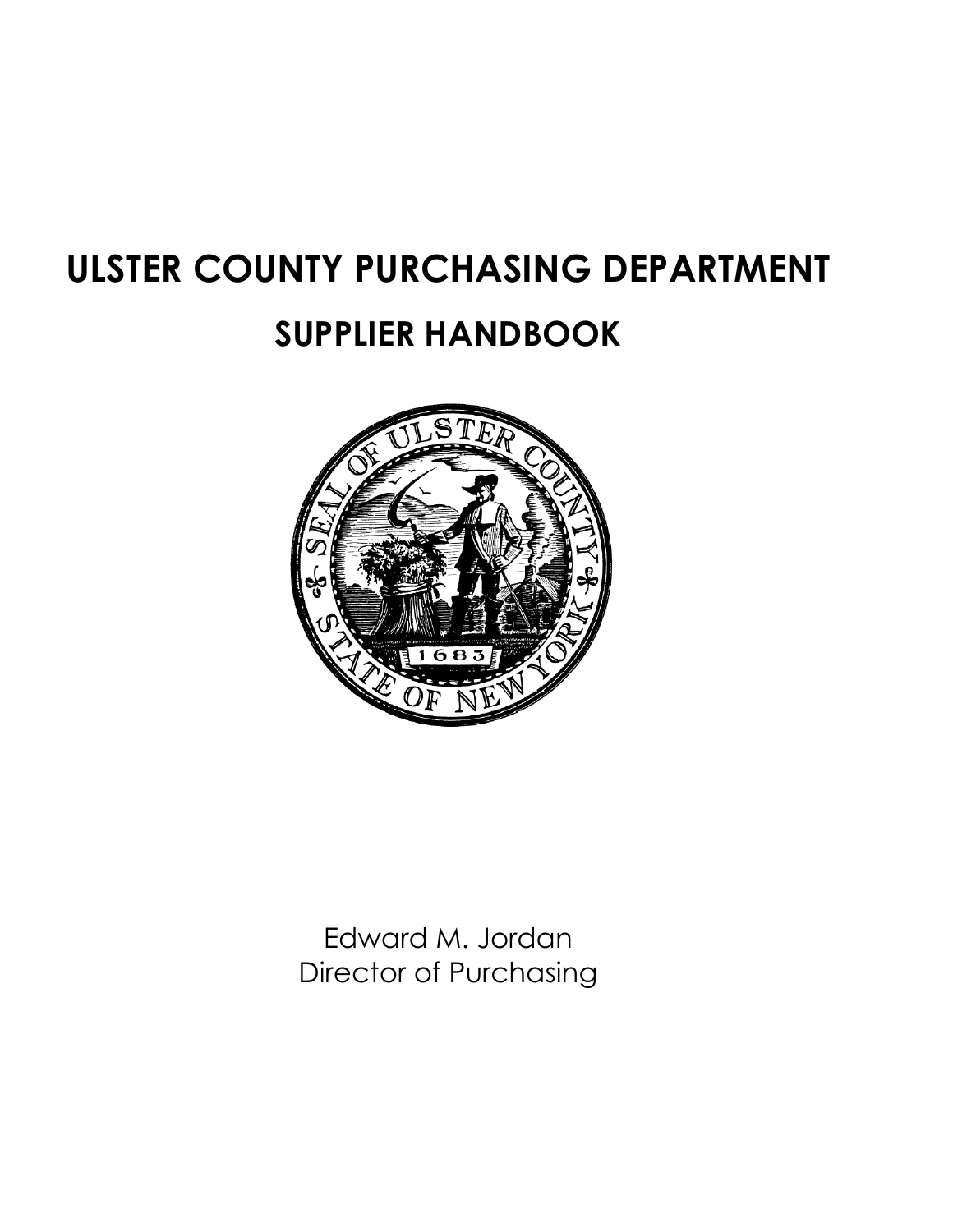# **1. PURCHASING POLICY**

The Purchasing Department is responsible for the purchase of all materials and for the execution of all contracts for services, capital projects, and supplies for the Ulster County Departments and their facilities. Purchasing's objective is to obtain the best quality products and services, for the best price, in a fair, open, and competitive manner.

Purchasing is responsible for initiating and maintaining effective and professional relationships between Vendors and the various County Department employees and to serve as the exclusive channel through which all requests for County purchases and price quotations are handled.

The County of Ulster will not be responsible for purchases made without prior authorization from the Purchasing Department. Goods should not be shipped, and services should not be performed without first obtaining a purchase order or a fully executed contract. All contracts are reviewed and processed through the Ulster County Attorney's Office, Division of Contract Management.

Purchasing's operations are governed by New York State Municipal Law § 103, Local Law No. 10 of 2008, and the Administrative Code adopted 11-12-2008 and effective 1-1-2009.

Office hours are 9:00 AM to 5:00 PM, Monday through Friday. Suppliers are requested to make appointments for office visits at (845) 340-3400.

#### **2. THE PURCHASING PROCESS (How to do Business with the County)**

Ulster County, along with Dutchess County, Rockland County, the City of New Rochelle, and the Town of Cortlandt, have joined forces in creating the Empire State Purchasing Group ("ESPG") to establish a **Regional Bid Notification Service and E-procurement System** to alert and notify businesses within the Hudson Valley of municipal contracting opportunities. Participation in the Regional Bid Notification Service is open to all municipalities, school districts, and other government agencies within the Hudson Valley.

Municipal organizations in the following counties are eligible to become members of the E.S.P.G.: Rockland County, Orange County, Sullivan County, Ulster County, Westchester County, Putnam County, and Dutchess County.

Businesses and suppliers need only have to visit a single web site to search for and download municipal bidding opportunities within the Hudson Valley. The system provides instant online access to bids, RFPs, quotes, and amendments.

To register with Ulster County, visit: [www.ulstercountyny.gov/purchasing](http://www.ulstercountyny.gov/purchasing) and have your Federal ID# or Social Security Number ready. Call 1-800-677-1997, ext. 214 for help while registering.

#### **3. NOTICE TO BIDDERS**

All bids must be advertised as legal notices in our official designated newspapers. Newspapers for 2020 are Ulster Publishing and the Shawangunk Journal. All legal notices are placed on Thursday.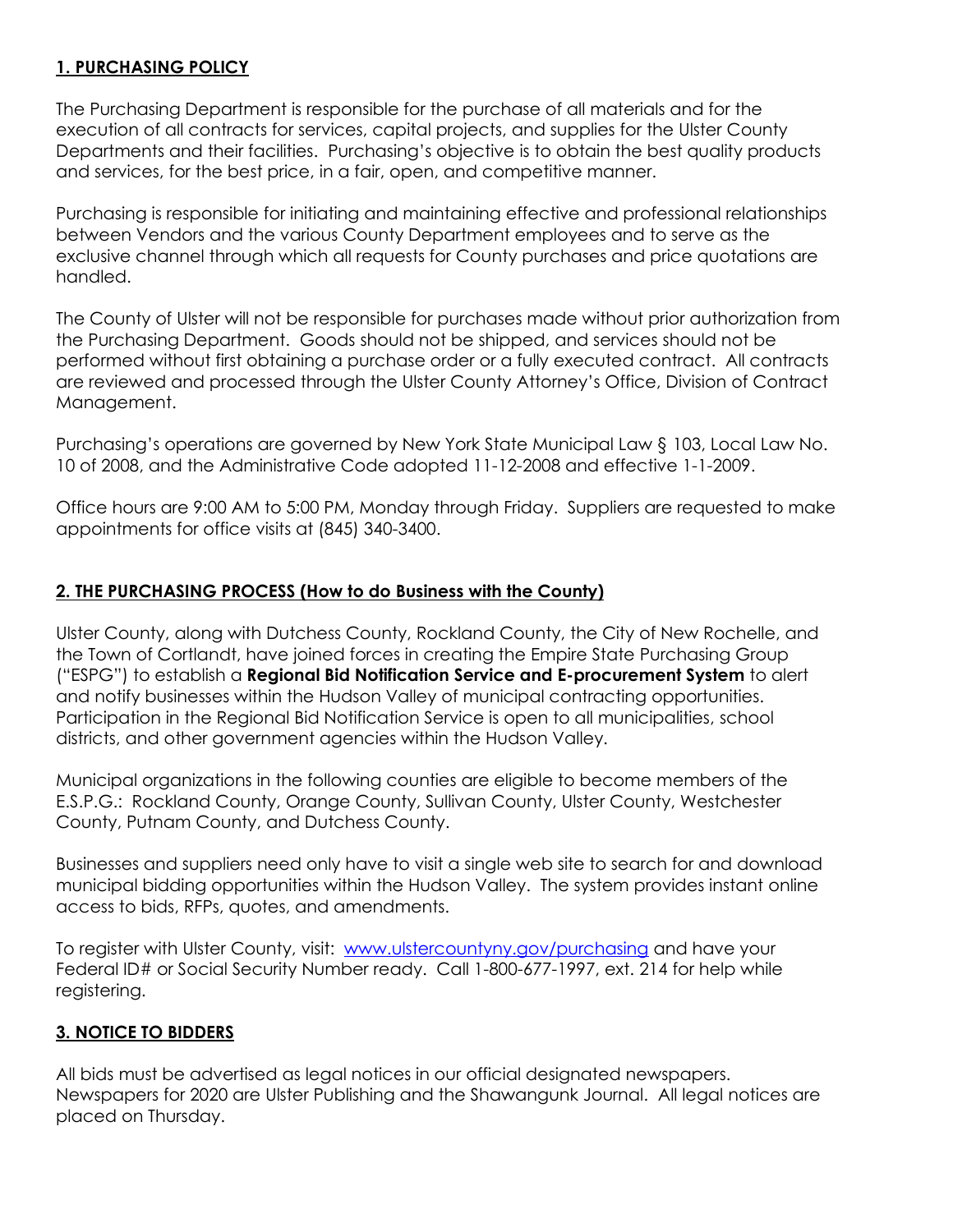### **4. BID VIEWING**

All Vendors are encouraged to attend bid openings, all of which are open to the public. At this time, Vendors may view all opened bids.

# **5. MINORITY-OWNED BUSINESS ENTERPRISE POLICY**

The County of Ulster is committed to the principles of equal opportunity and affirmative action. As an equal opportunity employer, the County of Ulster encourages small and minority-owned businesses to bid on County contracts.

# **6. FUNDING SOURCES**

All prospective suppliers should be aware of Ulster County's multiple funding sources and the requirements thereof. Depending on whether a particular project is funded through grants from New York State, the Federal Government, or others, there may be unique and particular requirements to bidding. These requirements are listed in the bid specifications and it is the responsibility of the vendor to understand and adhere to such particulars.

# **7. DELIVERY OF GOODS**

Deliveries are to be completed during hours specified by the receiving department. The delivery person **must provide a delivery ticket or packing list at the time of delivery.** It is recommended the delivery person get the date and a legible signature from the person receiving the goods at the time of delivery as documentation for the vendor's records. A copy of such signed delivery ticket should be available upon request.

#### **8. PICK-UPS FROM COUNTY EMPLOYEES**

When Vendors have open charge accounts for the County, and Ulster County employees pick-up items at the vendor's business locations, Vendors must request from the ordering department an authorized list of employees' names. Authorized employees only can sign for and pick up goods for the County.

#### **9. BILLING AND PAYMENT**

The following procedures are recommended for Vendors in order to ensure prompt payment:

Invoices should not be prepared and submitted until goods have been delivered and/or services have been performed unless there is a specific provision for such prepayment in a contract. Invoices, delivery papers, and other related documentation must be **sent to the "Bill to" address on the Purchase Order.** The invoice must be an **original**; that is, no photocopies, faxes, or emails. Each invoice must provide appropriate detail, including purchase order number (if any) and order date, quantities ordered and delivered, and unit and total prices. Invoices or appropriate paperwork will be processed for payment upon receipt or acceptance of goods/services, whichever occurs later.

If there is no purchase order, the invoice and related paperwork should be sent to the ordering department. If the invoice is related to a contract, the billing detail and documentation should demonstrate compliance with the contract and the contract number should appear on the invoice.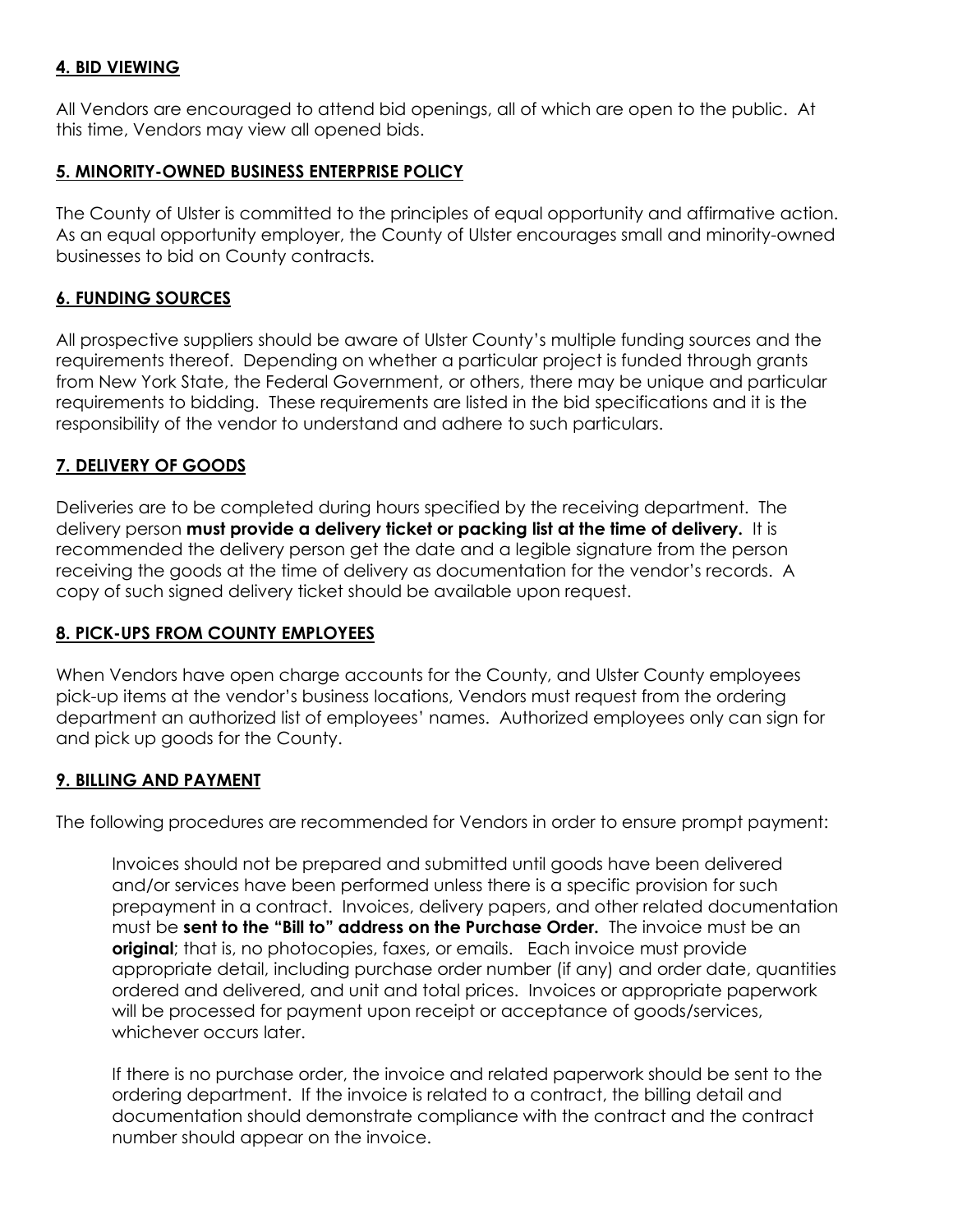If the vendor cannot generate invoices documenting its claim for payment, County forms may be used with the original signature of an authorized official of the Vendor supplying the goods and/or services in the "Claimant's Certification" area of either the Purchase Order or Request for Payment forms. Consult the ordering department for direction on the appropriate form to be used.

The County uses standardized contracts as a starting point for all Vendor agreements. These standardized contracts are then modified to reflect (i) the actual goods and/or services to be provided and (ii) the payment terms agreed to by the County and the Vendor. Copies of the standardized agreements are available for review at any time. Vendors may request a copy of the appropriate standardized agreement by calling the Ulster County's Contract Management: (845) 340-3441.

The foregoing are general guidelines. The ordering department that the goods and/or services are provided to should be contacted regarding any department specific requirement. All payment claims against the County are subject to the Comptroller's Department prior to payment.

# **10. SALES, USE, AND OCCUPANCY TAX EXEMPTION**

Ulster County is exempt from paying all Sales and Occupancy Tax imposed by the State pursuant to NYS Tax Law 1116(A) (1) as stated on each purchase order issued. Upon request, a letter attesting to this fact will be executed and signed by either the County Director of Finance or the Director of Purchasing.

# **11. SALE OF SURPLUS AND OBSOLETE MATERIALS AND EQUIPMENT**

County policy designates the Purchasing Department as responsible for classifying and choosing the proper method of disposal of surplus and obsolete material and equipment. Notices of sales and auctions will be advertised in our legal notices newspapers when appropriate.

#### **12. CODE OF CONDUCT**

Before engaging in the County procurement process, Vendors must be willing to (i) assure the County that they can perform fully, timely and honestly in accordance with the terms of their contracts and (ii) demonstrate their responsibility through a history of successful and honest performance. In order to conduct business with the County, a Vendor must:

- Be prepared to publicly and truthfully disclose his/her/its management and ownership, officers and owners, and current financial condition. It is expected that any legal, financial, or performance problems will be explained to the satisfaction of the County.
- Pay Prevailing Wages, where legally required.
- Not "cooperate" or share pricing information with competitors. "Collusive bidding", "price fixing", and "bid-rigging" are illegal.
- Not offer a "gift" of any kind to a public servant to directly or indirectly influence the drafting of procurement requirements, evaluations, awards or payment. "Bribery" is illegal.
- Not attempt to obtain a competitive advantage by requesting or receiving more information about a proposal or contract, that that which is available to all other bidders or proposers.